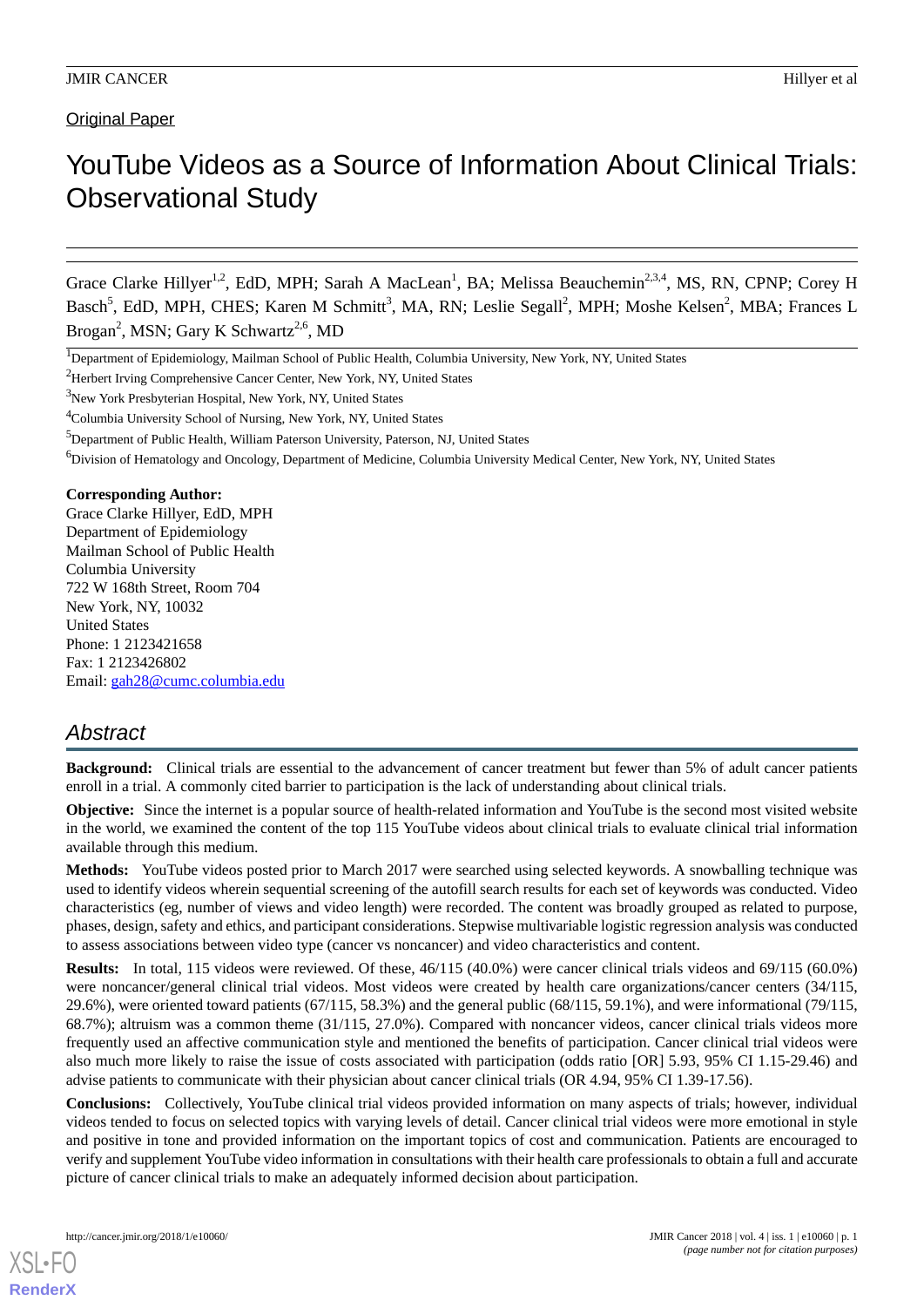#### (JMIR Cancer 2018;4(1):e10060) doi: [10.2196/10060](http://dx.doi.org/10.2196/10060)

## **KEYWORDS**

clinical trial; cancer clinical trial; social media; internet; YouTube videos; health information

## *Introduction*

The release of new cancer treatments to market has outpaced all other therapeutic areas [\[1](#page-8-0)], with the introduction of 70 oncology treatments for more than 20 different tumor types over the past 5 years alone [[2\]](#page-8-1). Bringing a new cancer treatment to the clinical setting is a complex process that extends over many years from the initial discovery and development in the laboratory through Food and Drug Administration (FDA) approval for use [[3\]](#page-8-2). Integral to this process are the heavily FDA-regulated clinical trials that rigorously determine the safety and effectiveness of new and promising treatments among humans in an experimental setting [\[4](#page-8-3)].

Clinical trials are designed to answer specific research questions and are, thus, governed by strict protocols and eligibility criteria. Informed consent documents, which provide potential participants with detailed information about the purpose of the study, procedures to be performed, potential harms and benefits of the experimental agents used, and the voluntary nature of participation, are federally mandated to ensure that participants make informed decisions regarding enrollment. Much of the information presented to a patient is complex, incorporating translational research, biomarker selection, and sophisticated study designs into trials [[5\]](#page-8-4), but the level of health literacy remains low in the adult US population [\[6\]](#page-8-5). Fewer than 5% of adult cancer patients enroll in clinical trials [\[7](#page-9-0)], the most commonly cited barriers being lack of awareness or knowledge regarding clinical trials [[8-](#page-9-1)[14](#page-9-2)] and the reluctance to be randomized [[15-](#page-9-3)[19\]](#page-9-4).

In one study, 92% of cancer patients reported the internet as the resource that empowered them when making treatment decisions and provided them with information with which to engage their physicians in discussion [\[20](#page-9-5)]. Cancer patients also use the internet to seek clarification, more detailed information, or reassurance about what was learned after a clinical encounter about clinical trials [[21,](#page-9-6)[22](#page-9-7)]. Much of the clinical trial information available online has been characterized as variable in quality with poor readability [\[23](#page-9-8)]. While clinical trial search tools are relatively easy to locate on the internet using various search engines, both content and functionality were also highly variable, and users needed a fair amount of knowledge about their condition and good web navigation skills to access the relevant information [\[24](#page-9-9)]. In a study that simulated the search for treatments of four common cancers by naïve cancer patients without clinical trial knowledge, only 85% of cancer-treatment sites mentioned clinical trials on the landing page and only 68% provided links to trials [[23\]](#page-9-8). Another study that evaluated the navigability of comprehensive cancer center websites to clinical trial information observed that clinical trial content is narrow in scope with trial descriptions written at a college reading level,

thereby limiting understanding for the average user [[25\]](#page-9-10). When the written word proves to be challenging, consumers may turn to video-based information.

First introduced in 2005, YouTube is the second most visited website worldwide, and it has become an increasingly important medium through which health information is exchanged between and shared by consumers and health care professionals, government and nongovernment agencies, and industries [[26\]](#page-9-11). Recent statistics indicate that currently, 300 hours of videos are uploaded to YouTube every minute and almost 5 billion videos are watched by 30 million visitors every day [[27\]](#page-9-12). Despite the extensive reach and pervasive use of YouTube videos, little is known about videos related to cancer clinical trials; thus, the aim of this study was to evaluate the content of the most widely viewed YouTube videos related to clinical and cancer clinical trials.

## *Methods*

YouTube videos posted prior to March 2017 were searched for using the keywords "clinical trial(s)" (426,000 videos), "cancer clinical trial(s)" (352,000 videos), "clinical trials cancer" (611,000 videos), and "oncology clinical trial" (619,000 videos). To reduce bias introduced in the display of videos by the search engine due to the location and search history of the study computer, searches were conducted using the incognito mode of Google Chrome in a single day, with results captured for later assessment [\[26](#page-9-11)]. A snowballing technique was used to select videos for review wherein sequential screening of the autofill search results for each set of keywords was conducted. A total of 25 search term options were initially identified [\(Figure](#page-2-0) [1\)](#page-2-0); 6 search term options were deemed irrelevant and excluded. The first 30 videos from each of the 19 remaining search term options were recorded; duplicate videos were removed, yielding 291 cancer clinical trial videos. YouTube uses a complex algorithm to rank video quality that is based on the duration the video has been watched. Longer viewer time indicates that the video is most likely appropriate for the search terms employed, which results in a higher ranking and greater likelihood of the video appearing on top of a search list [[28\]](#page-9-13).

Videos with <200 views (n=77) and those deemed irrelevant (n=80) were removed. Of the remaining 134 videos, additional 19 videos were found to be irrelevant upon viewing and were excluded from the final analysis. The remaining 115 videos were reviewed by 4 independent reviewers (GCH, SAM, KMS, and MB). Interrater reliability of the video characteristics and content-related variables, excluding the number of views, video length, and "thumbs up" and "thumbs down" was assessed by a fifth reviewer (CHB) and was found to be high among a randomly selected 10% sample (Cohen kappa=0.85).

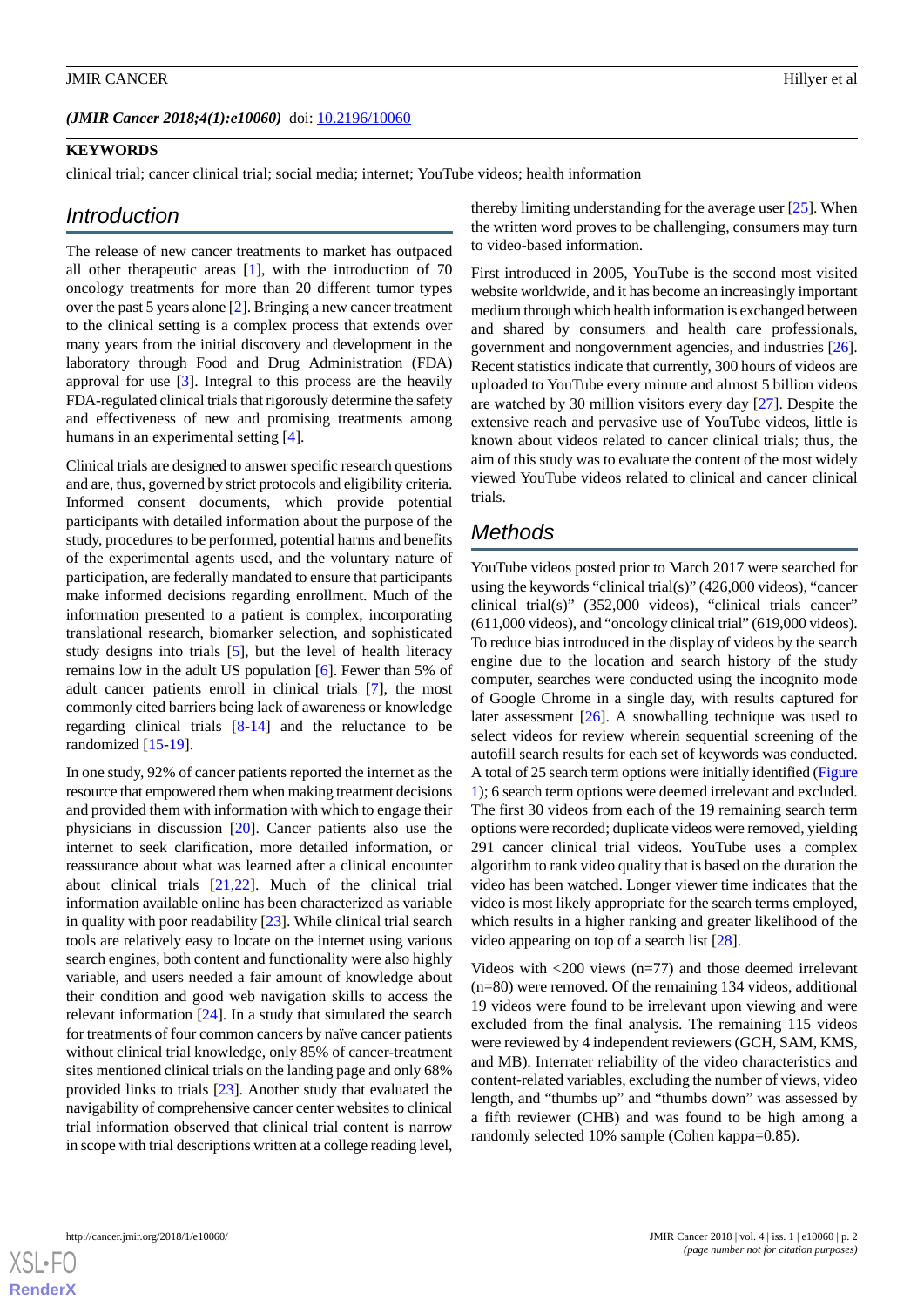<span id="page-2-0"></span>**Figure 1.** Keywords and search terms. Asterisk indicates terms considered irrelevant and excluded.

#### **Entered search term** Autofill search term Clinical trials  $\mathbf{1}$ 2. Clinical trials explained  $\mathbf{z}$ Clinical trials guru\*  $\mathbf{4}$ Clinical trial phases Clinical trial management system\* 5. 'clinical trial' 6. Clinical trials gone wrong  $\overline{7}$ Clinical trial design\*  $\mathbf{8}$ Clinical trials statistics\*  $\mathbf Q$ Clinical trial data management\* 10. Clinical trial monitoring\* 11. Clinical trials phases 12. Clinical trials documentary 13. Clinical trials 101 'clinical trials' 14. Clinical trials for money 15 Clinical trials oncology 16. Clinical trial management Clinical trial assistant  $17$ 'clinical trial' 18. Clinical trial process Clinical trial associate 19. 'clinical trials" 20. Clinical trials assistant 21 Cancer clinical trials "cancer clinical trial" 22. Clinical trial cancer center "clinical trial cancer" 'oncology clinical trial"

The following video characteristics were assessed: number of views, length of the video in minutes, year published, country of origin, video source (nonprofit organization, health care provider/organization or cancer center, school/educational organization, pharmaceutical or biotech company, clinical research organization, or other), and YouTube video category (nonprofits and activism, science and technology, education, people and blogs, or other). Style of communication was categorized as affective versus cognitive.

Videos were coded as affective in style if the content was presented verbally with overt positive or negative emotion that was persuasive in nature, whereas videos in which the content was delivered nonpersuasively, verbally or nonverbally, and without overt emotion were coded as cognitive in style. Also evaluated was the tone of the video (positive, negative, or neutral). Themes arising in the video (altruism/positive emotions, risks and dangers of clinical trials, advancing science, importance of volunteering for clinical trials, and other), the intended audience (patients, general public, caregivers, health care professionals, students, and research personnel assessed as to whom the information was being addressed), and the manner of presentation (lecture/course format/webinar, interview, testimonial, advertisement for paid participation, and other) were also evaluated. Viewer perceptions concerning the videos were also captured by assessing the "thumbs up," "thumbs down," and comment counts. Using the National Cancer Institute (NCI) Clinical Trials Information for Patients and Caregivers [[29\]](#page-9-14) series of documents as the reference

23. Oncology clinical trials 24. Cancer clinical trials 25. Clinical trials oncology standard, the content of each video was grouped *a priori* into five broad categories: clinical trial purpose, trial phases, study design, safety and ethics, and participant considerations. Reviewers derived the themes embedded in the content throughout the video viewing process; categorization of themes (eg, altruism/positive emotions, risks/dangers, advancing science, importance of volunteering, and other) was based on reviewer consensus.

Descriptive analyses, including calculation of frequency distributions, means (SD), and ranges, were performed. To assess video characteristics and content differences between videos for cancer clinical trials and clinical trials in general or videos with a focus on a disease other than cancer, univariable analyses using chi-square test for categorical variables and analysis of variance for continuous variables were conducted. Stepwise multivariable logistic regression models, controlling for the year of publication, were constructed to assess the associations between video type (cancer vs noncancer) and variables with  $P$  values  $\lt 0.05$  in the univariable analysis, controlling for the year of upload. All analyses were performed using IBM SPSS (version 24) [[30\]](#page-10-0). Institutional review boards of each author's respective institution deemed nonhuman subject research exempted from review.

## *Results*

The 115 videos related to clinical trials were viewed by approximately 11 million viewers with a mean number of 94,360 (SD 827,883) views each [\(Table 1\)](#page-3-0).



**[RenderX](http://www.renderx.com/)**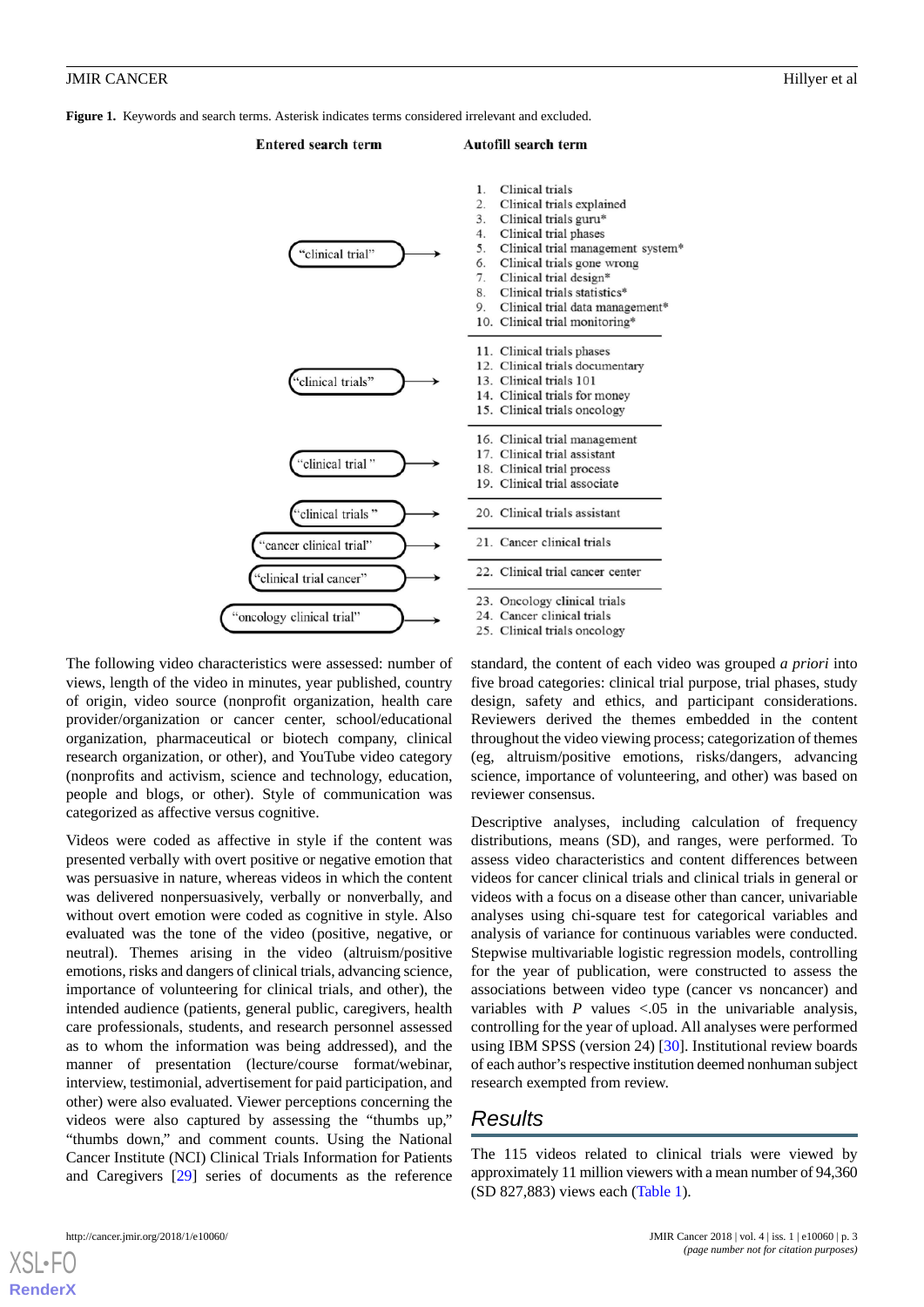<span id="page-3-0"></span>**Table 1.** Characteristics of YouTube videos related to clinical trials.

| Variable                               | Total $(n=115)$        | Cancer related $(n=46)$ | Noncancer related (n=69) | $P$ value |
|----------------------------------------|------------------------|-------------------------|--------------------------|-----------|
| Number of views                        | 10,851,366             | 1,475,392               | 9,375,974                |           |
| Mean (SD)                              | 94, 359.7 (827, 883.4) | 32,073.7 (180,025.0)    | 135,883.7 (1,059,819.2)  | .20       |
| Range                                  | 216-8,810,958          | 226-1,223,520           | 216-8,810,958            |           |
| Length of video (minutes)              |                        |                         |                          |           |
| Mean (SD)                              | 7.95(11.2)             | 6.6(6.9)                | 8.8(13.3)                | .03       |
| Range                                  | $0.57 - 61.0$          | $0.8 - 35.9$            | $0.6 - 61.0$             |           |
| Year published, n (%)                  |                        |                         |                          | .48       |
| 2005-2010                              | 16(13.9)               | 9(19.6)                 | 7(10.1)                  |           |
| 2011-2012                              | 29(25.2)               | 10(21.7)                | 19(27.5)                 |           |
| 2013-2014                              | 39 (33.9)              | 14(30.4)                | 25(36.2)                 |           |
| 2015-2016                              | 31(27.0)               | 13(28.3)                | 18(26.1)                 |           |
| Country of origin, n (%)               |                        |                         |                          | .09       |
| <b>United States</b>                   | 94(81.7)               | 41(89.1)                | 53 (76.8)                |           |
| Other                                  | 21(18.3)               | 5(10.9)                 | 16(23.2)                 |           |
| Video source, n (%)                    |                        |                         |                          | < .001    |
| Nonprofit organization                 | 22(19.1)               | 10(21.7)                | 12(17.4)                 |           |
| Health care organization/cancer center | 34(29.6)               | 23(50.0)                | 11(15.9)                 |           |
| School/educational organization        | 7(6.1)                 | 0(0.0)                  | 7(10.1)                  |           |
| Pharma/biotech                         | 8(7.0)                 | 1(2.2)                  | 7(10.1)                  |           |
| CRO <sup>a</sup> /recruitment agency   | 19(16.5)               | 3(6.5)                  | 16(23.2)                 |           |
| Other                                  | 25(21.7)               | 9(19.6)                 | 16(23.2)                 |           |
| YouTube category, n (%)                |                        |                         |                          | .47       |
| Nonprofits & activism                  | 24(20.9)               | 13(28.3)                | 11(15.9)                 |           |
| Science & technology                   | 41(35.7)               | 14(30.4)                | 27(39.1)                 |           |
| Education                              | 30(26.1)               | 10(21.7)                | 20(29.0)                 |           |
| People & blogs                         | 10(8.7)                | 5(10.9)                 | 5(7.2)                   |           |
| Other                                  | 10(8.7)                | 4(8.7)                  | 6(8.7)                   |           |
| Communication style, n (%)             |                        |                         |                          |           |
| Affective                              | 49 (42.6)              | 25(54.3)                | 24 (34.8)                | .04       |
| Cognitive                              | 79 (68.7)              | 29(63.0)                | 50(72.5)                 | .29       |
| Tone, $n$ $(\%)$                       |                        |                         |                          | .04       |
| Positive                               | 74 (64.3)              | 35(76.1)                | 39(56.5)                 |           |
| Negative                               | 9(7.8)                 | 4(8.7)                  | 5(7.2)                   |           |
| Neutral                                | 32(27.8)               | 7(15.2)                 | 25(36.2)                 |           |
| Theme, $n$ $(\%)$                      |                        |                         |                          |           |
| Altruism/positive emotions             | 31(27.0)               | 18(39.1)                | 13(18.8)                 | .016      |
| Risks/dangers                          | 11(9.6)                | 4(8.7)                  | 7(10.1)                  | 1.00      |
| Advancing science                      | 9(7.8)                 | 5(10.9)                 | 4(5.8)                   | .48       |
| Importance of volunteering             | 13(11.3)               | 6(13.0)                 | 7(10.1)                  | .63       |
| Other                                  | 9(7.8)                 | 2(4.3)                  | 7(10.1)                  | .31       |
| Intended Audience, n (%)               |                        |                         |                          |           |
| Patients                               | 67(58.3)               | 37 (80.4)               | 30(43.5)                 | $< 001$   |

[XSL](http://www.w3.org/Style/XSL)•FO **[RenderX](http://www.renderx.com/)**

http://cancer.jmir.org/2018/1/e10060/ JMIR Cancer 2018 | vol. 4 | iss. 1 | e10060 | p. 4 *(page number not for citation purposes)*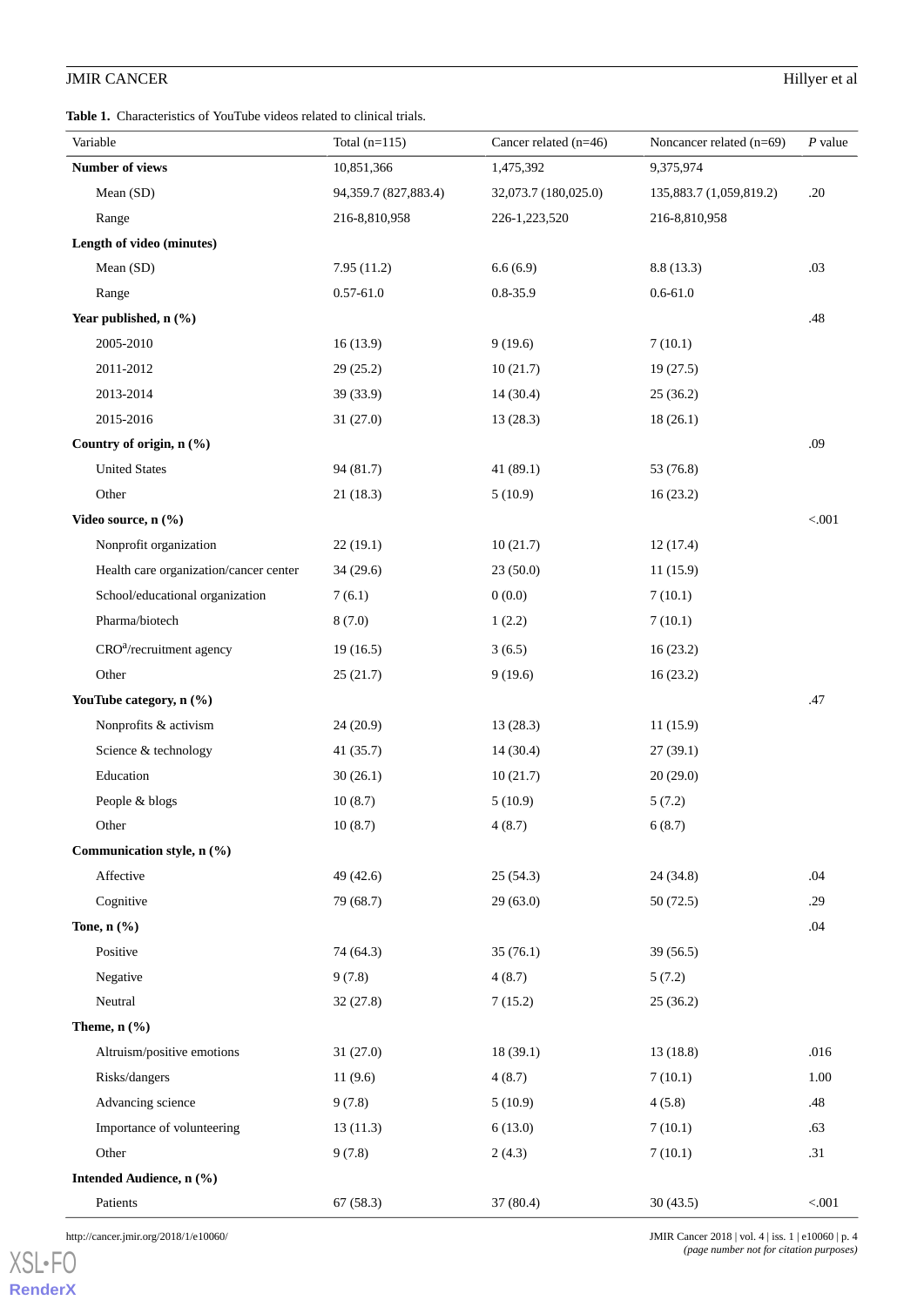| Variable                  |                           | Total $(n=115)$ | Cancer related $(n=46)$ | Noncancer related (n=69) | $P$ value |
|---------------------------|---------------------------|-----------------|-------------------------|--------------------------|-----------|
|                           | General public            | 68 (59.1)       | 25(54.3)                | 43(62.3)                 | .39       |
|                           | Caregivers                | 1(0.9)          | 1(2.2)                  | 0(0.0)                   | .56       |
|                           | Health care professionals | 13(11.3)        | 4(8.7)                  | 9(13.0)                  | .47       |
|                           | <b>Students</b>           | 6(5.2)          | 0(0.0)                  | 6(8.7)                   | .08       |
|                           | Research personnel        | 6(5.2)          | 1(2.2)                  | 5(7.2)                   | .40       |
|                           | Presentation, n (%)       |                 |                         |                          |           |
|                           | Lecture/course/webinar    | 69 (60.0)       | 26(56.5)                | 43(62.3)                 | .53       |
|                           | Interview                 | 16(13.9)        | 6(13.0)                 | 10(14.5)                 | .83       |
|                           | Testimonial               | 31(27.0)        | 17(37.0)                | 14(20.3)                 | .048      |
|                           | Advertisement             | 6(5.2)          | 4(8.7)                  | 2(2.9)                   | .22       |
|                           | Other                     | 21(18.3)        | 7(15.2)                 | (20.3)                   | .49       |
| <b>Viewer Perceptions</b> |                           |                 |                         |                          |           |
|                           | Thumbs up                 |                 |                         |                          |           |
|                           | Mean (SD)                 | 963.7 (9920.3)  | 33.3 (132.9)            | 1584.0 (12806.1)         | .11       |
|                           | Range                     | 0-10,6415       | 0-897                   | 0-10,6415                |           |
|                           | <b>Thumbs</b> down        |                 |                         |                          |           |
|                           | Mean (SD)                 | 285.1 (2963.3)  | 18.0(116.1)             | 463.01 (3825.2)          | .11       |
|                           | Range                     | 0-31,777        | 0-788                   | 0-31,777                 |           |
|                           | <b>Comments</b>           |                 |                         |                          |           |
|                           | Mean (SD)                 | 99.4 (1009.4)   | 1.5(3.4)                | 164.6 (1302.9)           | .10       |
|                           | Range                     | 0-10,824        | $0 - 15$                | 0-10,824                 |           |

<sup>a</sup>CRO: clinical research organization.

Forty-six of 115 (40.0%) videos discussed cancer clinical trials versus 69/115 (60.0%) that either focused on other diseases (eg, Parkinson's disease) or were general discussions of clinical trials, not related to any specific disease. The mean length of a video was approximately 8 min (SD 11.2) and the majority (94/115, 81.7%) of the videos were produced in the United States. Videos created by health care organizations, including cancer centers, predominated (34/115, 29.6%), and many were posted under the "science and technology" theme of YouTube.

Overall, videos were oriented toward patients (67/115, 58.3%) and the general public (68/115, 59.1%), tended to be cognitive (79/115, 68.7%) in nature, and were presented as a lecture/course/webinar (69/115, 60%). The most popular theme among clinical trial videos was altruism and other positive emotions associated with clinical trial participation (31/115, 27.0%) followed by the importance of volunteering for trials (13/115, 11.3%).

Compared with noncancer-related videos, cancer clinical trial videos were shorter in length (6.6 vs 8.8 min, *P*=.03) and were more often created by health care organizations (23/46, 50.0% vs 11/69, 15.9%, *P*<.001). More than half of the cancer videos used an affective approach compared to about one-third of noncancer videos ( $P = .04$ ) and, compared to noncancer videos, more often expressed a positive tone (35/46, 76.1% vs 39/69, 56.5%, *P*=.04) toward clinical trials and focused on altruism and other positive emotions (18/46, 39.1% vs 13/69, 18.8%,

[XSL](http://www.w3.org/Style/XSL)•FO **[RenderX](http://www.renderx.com/)**

*P*=.016). Compared with only 43.5% (30/69) of noncancer videos (*P*<.001), 80% (37/46) of cancer videos were geared toward a patient population and were most often presented as testimonials (patient and physician; 37% (17/46) vs 20.3% (14/69), *P=*.048).

With regard to the content, the most commonly mentioned item was the purpose of a clinical trial (62/115, 53.9%), followed by the fact that clinical trials are conducted in phases (44/115, 38.3%), information about specific phases (Phase I=46/115, 40.0%, Phase II=37/115, 32.2%, and Phase III=40/115, 34.8%), there is eligibility criteria for entering a trial (37/115, 32.2%), and that there are benefits to participating in a clinical trial (38/115, 33.0%; [Table 2](#page-5-0)). Cancer-related clinical trial videos more often mentioned that Phase I studies evaluate how the drug effects the body and are used to determine potential side effects (4/46, 8.7% vs 0/69, 0%, *P*=.02) and that they may be offered in cases when no standard treatment options exist (5/46, 10.9% vs 0/69, 0%, *P*=.009) compared with noncancer-related videos. Cancer-related videos also differed from noncancer-related videos in that cancer-related videos more frequently mentioned the benefits of clinical trial participation, such as better care and monitoring (21/46, 45.7% vs 11/69, 15.9%, *P*<.001), participants could be the first to benefit from an experimental treatment if it works (19/46, 41.3% vs 7/69, 10.1%, *P*<.001), and their participation could very well help others in the future (20/46, 43.5% vs 13/69, 18.8%, *P*=.004).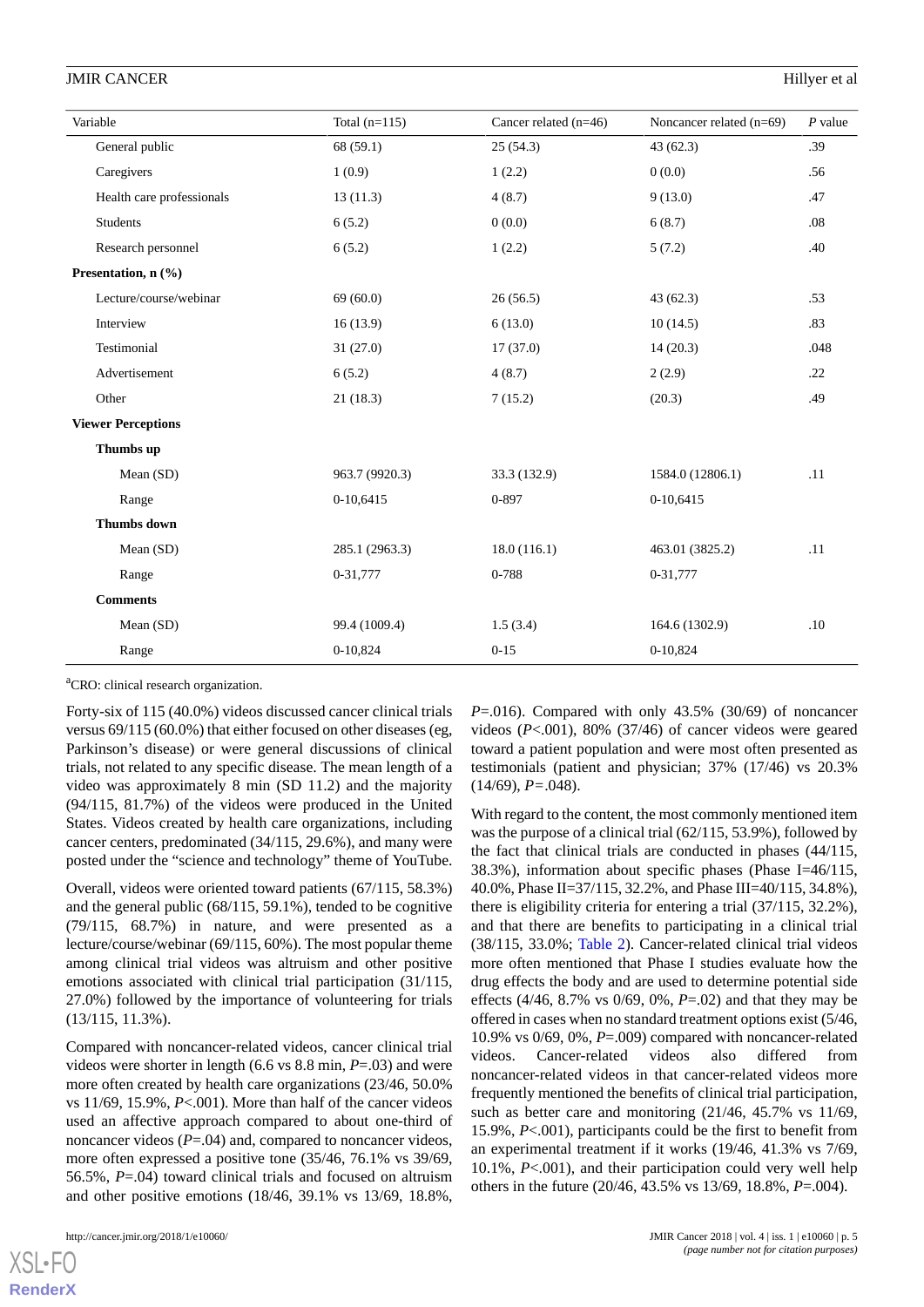<span id="page-5-0"></span>**Table 2.** Clinical trial YouTube video content.

|                | Variable                                                           |           |          | Total (n=115), n (%) Cancer related (n=46), n (%) Noncancer related (n=69), n (%) P value |         |
|----------------|--------------------------------------------------------------------|-----------|----------|-------------------------------------------------------------------------------------------|---------|
| <b>Purpose</b> |                                                                    |           |          |                                                                                           |         |
|                | Mentions purpose in general                                        | 62 (53.9) | 28(60.9) | 34(49.3)                                                                                  | .22     |
|                | Test new drugs/devices in human subjects                           | 20(17.4)  | 10(21.7) | 10(14.5)                                                                                  | .32     |
|                | Determine a safe drug dose                                         | 10(8.7)   | 2(4.3)   | 8(11.6)                                                                                   | .31     |
|                | Determine drug efficacy                                            | 5(4.3)    | 1(2.2)   | 4(5.8)                                                                                    | .65     |
|                | Test a research question                                           | 3(2.6)    | 1(2.2)   | 2(2.9)                                                                                    | 1.00    |
|                | <b>Trial phases</b>                                                |           |          |                                                                                           |         |
|                | Mentions there are phases in general                               | 44 (38.3) | 16(34.8) | 28 (40.6)                                                                                 | .53     |
|                | Phase I                                                            | 46(40.0)  | 18(39.1) | 28(40.6)                                                                                  | $.88\,$ |
|                | Determine dosing                                                   | 33(28.7)  | 13(28.3) | 20(29.0)                                                                                  | .93     |
|                | Assess safety                                                      | 15(13.0)  | 9(19.6)  | 6(8.7)                                                                                    | .09     |
|                | Determine method of administration                                 | 15(13.0)  | 5(10.9)  | 10(14.5)                                                                                  | .57     |
|                | Small sample size                                                  | 24(20.9)  | 6(13.0)  | 18(23.1)                                                                                  | .09     |
|                | Healthy volunteers                                                 | 6(5.2)    | 2(4.3)   | 4(5.8)                                                                                    | 1.00    |
|                | Compensation for participation                                     | 3(2.6)    | 1(2.2)   | 2(2.9)                                                                                    | 1.00    |
|                | How the drug affects the body/side effects                         | 4(3.5)    | 4(8.7)   | 0(0.0)                                                                                    | .02     |
|                | When no other standard treatment options are $5(4.3)$<br>available |           | 5(10.9)  | 0(0.0)                                                                                    | .009    |
|                | Phase II                                                           | 37(32.2)  | 15(32.6) | 22(31.9)                                                                                  | .93     |
|                | Determine effect on disease course                                 | 31(27.0)  | 13(28.3) | 18(26.1)                                                                                  | .80     |
|                | $<$ 100 sample size                                                | 20(17.4)  | 4(8.7)   | 16(23.2)                                                                                  | .045    |
|                | Phase III                                                          | 40(34.8)  | 17(37.0) | 23(33.3)                                                                                  | .69     |
|                | Compare to standard treatment                                      | 32(27.8)  | 16(34.8) | 16(23.2)                                                                                  | .17     |
|                | $>100$ sample size                                                 | 24(20.9)  | 7(15.2)  | 17(24.6)                                                                                  | .22     |
|                | Phase IV                                                           | 13(11.3)  | 3(6.5)   | 10(14.5)                                                                                  | .19     |
|                | Postmarketing testing for side effects                             | 8(7.0)    | 3(6.5)   | 5(7.2)                                                                                    | 1.00    |
|                | <b>Study design</b>                                                |           |          |                                                                                           |         |
|                | Randomized controlled trial                                        | 29(25.2)  | 13(28.3) | 16(23.2)                                                                                  | .54     |
|                | Reduce bias                                                        | 14(12.2)  | 5(10.9)  | 9(13.0)                                                                                   | .73     |
|                | Control group                                                      | 24(20.9)  | 12(26.1) | 12(17.4)                                                                                  | .26     |
|                | Interventional group                                               | 24(20.9)  | 10(21.7) | 14(20.3)                                                                                  | .85     |
|                | Blinding                                                           | 16(13.9)  | 5(10.9)  | 11(15.9)                                                                                  | .44     |
|                | Placebo trial                                                      | 25(21.7)  | 8(17.4)  | 17(24.6)                                                                                  | .36     |
|                | Research team                                                      | 33(28.7)  | 16(34.8) | 17(24.6)                                                                                  | .24     |
|                | Safety and ethics                                                  |           |          |                                                                                           |         |
|                | FDA <sup>a</sup> regulatory process                                | 9(7.8)    | 4(8.7)   | 5(7.2)                                                                                    | 1.00    |
|                | Written protocols/strict guidelines                                | 12(10.4)  | 4(8.7)   | 8(11.6)                                                                                   | .76     |
|                | Eligibility criteria                                               | 37(32.2)  | 17(37.0) | 20(29.0)                                                                                  | .37     |
|                | Protection of safety                                               | 30(26.1)  | 10(21.7) | 20(29.0)                                                                                  | .39     |
|                | IRB <sup>b</sup>                                                   | 12(10.4)  | 4(8.7)   | 8(11.6)                                                                                   | .76     |
|                | DSMB <sup>c</sup>                                                  | 5(4.3)    | 3(6.5)   | 2(2.9)                                                                                    | .39     |
|                | ${\rm FDA}$                                                        | 19(16.5)  | 8(17.4)  | 11(15.9)                                                                                  | .84     |

[XSL](http://www.w3.org/Style/XSL)•FO **[RenderX](http://www.renderx.com/)**

http://cancer.jmir.org/2018/1/e10060/ JMIR Cancer 2018 | vol. 4 | iss. 1 | e10060 | p. 6 *(page number not for citation purposes)*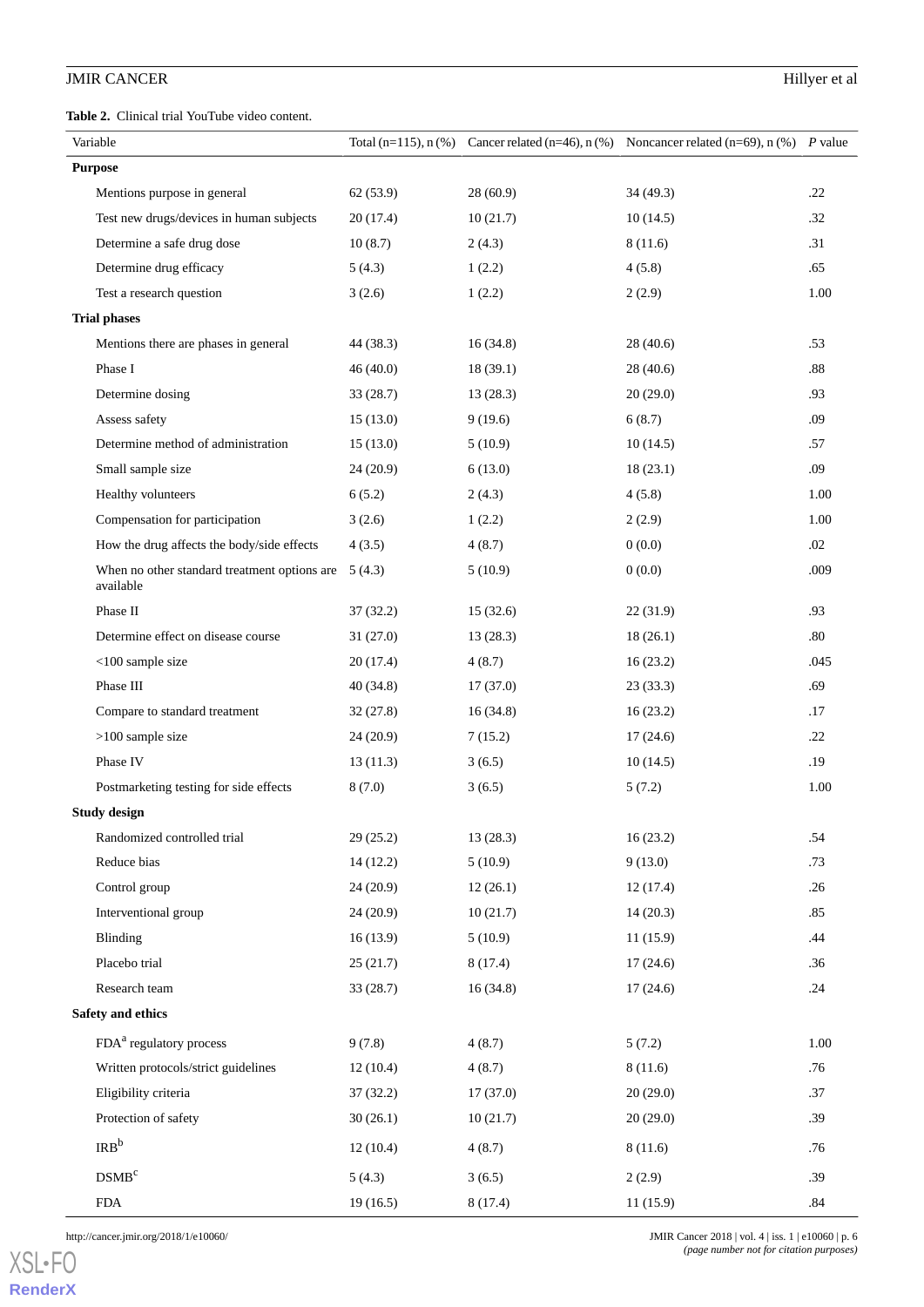| Variable                                                   | Total $(n=115)$ , n $(\%)$ | Cancer related $(n=46)$ , n $(\%)$ | Noncancer related $(n=69)$ , n $(\%)$ | $P$ value |
|------------------------------------------------------------|----------------------------|------------------------------------|---------------------------------------|-----------|
| Ethical conduct of research                                | 4(3.5)                     | 2(4.3)                             | 2(2.9)                                | 1.00      |
| Informed consent                                           | 34(29.6)                   | 13(28.3)                           | 21(30.4)                              | .80       |
| Explanation of purpose, procedures, benefits,<br>and harms | 29(25.2)                   | 14(30.4)                           | 15(21.7)                              | .29       |
| Voluntary nature of participation                          | 31(27.0)                   | 16(34.8)                           | 15(21.7)                              | .12       |
| Ability to withdraw at any time                            | 20(17.4)                   | 11(23.9)                           | 9(13.0)                               | .13       |
| <b>Participant considerations</b>                          |                            |                                    |                                       |           |
| <b>Potential benefits</b>                                  |                            |                                    |                                       |           |
| Mentions benefits in general                               | 38(33.0)                   | 19(41.3)                           | 19(27.5)                              | .12       |
| Better care and monitoring                                 | 32(27.8)                   | 21 (45.7)                          | 11(15.9)                              | < 0.001   |
| First to benefit if treatment works                        | 26(22.6)                   | 19(41.3)                           | 7(10.1)                               | < .001    |
| Help others in the future                                  | 33(28.7)                   | 20(43.5)                           | 13(18.8)                              | .004      |
| <b>Potential risks</b>                                     |                            |                                    |                                       |           |
| Mentions risks in general                                  | 29(25.2)                   | 10(21.7)                           | 19(27.5)                              | .48       |
| Not always better than standard treatment                  | 4(3.5)                     | 2(4.3)                             | 2(2.9)                                | 1.00      |
| No guarantee of effectiveness                              | 19(16.5)                   | 9(19.6)                            | 10(14.5)                              | .47       |
| Unknown side effects                                       | 18(15.7)                   | 5(10.9)                            | 13(18.8)                              | .25       |
| Costs associated with participation                        | 16(13.9)                   | 12(26.1)                           | 4(5.8)                                | .002      |
| Communication with physician                               | 32(27.8)                   | 24(52.2)                           | 8(11.6)                               | < 0.001   |
| Communication with family                                  | 11(9.6)                    | 8(17.4)                            | 3(4.3)                                | .03       |
| Quality of life                                            | 16(13.9)                   | 11(23.9)                           | 5(7.2)                                | .01       |

<sup>a</sup>FDA: Food and Drug Administration.

<sup>b</sup>IRB: institutional review board.

<sup>c</sup>DSMB: Data Safety Monitoring Board.

Additionally, the cost associated with participation (12/46, 26.1% vs 4/69, 5.8%, *P*=.002), the importance of communication with one's doctor (24/46, 52.2% vs 8/69, 11.6%, *P*<.001) and family (8/46, 17.4% vs 3/69, 4.3%, *P*=.03), and the quality of life (11/46, 23.9% vs 5/69, 7.2%, *P*=.01) were all mentioned more often in cancer-related videos than in noncancer-related videos.

Results of the multivariable regression analysis demonstrated that compared with noncancer clinical trial videos, videos related to cancer clinical trials are much more likely to have been created by health care organizations, including cancer centers (odds ratio [OR] 5.95, 95% CI 1.70-20.88), to mention the costs associated with clinical trial participation (OR 5.93, 95% CI 1.15-29.46) and to advise patients to communicate with their physician about cancer clinical trials (OR 4.94, 95% CI 1.39-17.56; [Table 3\)](#page-7-0).

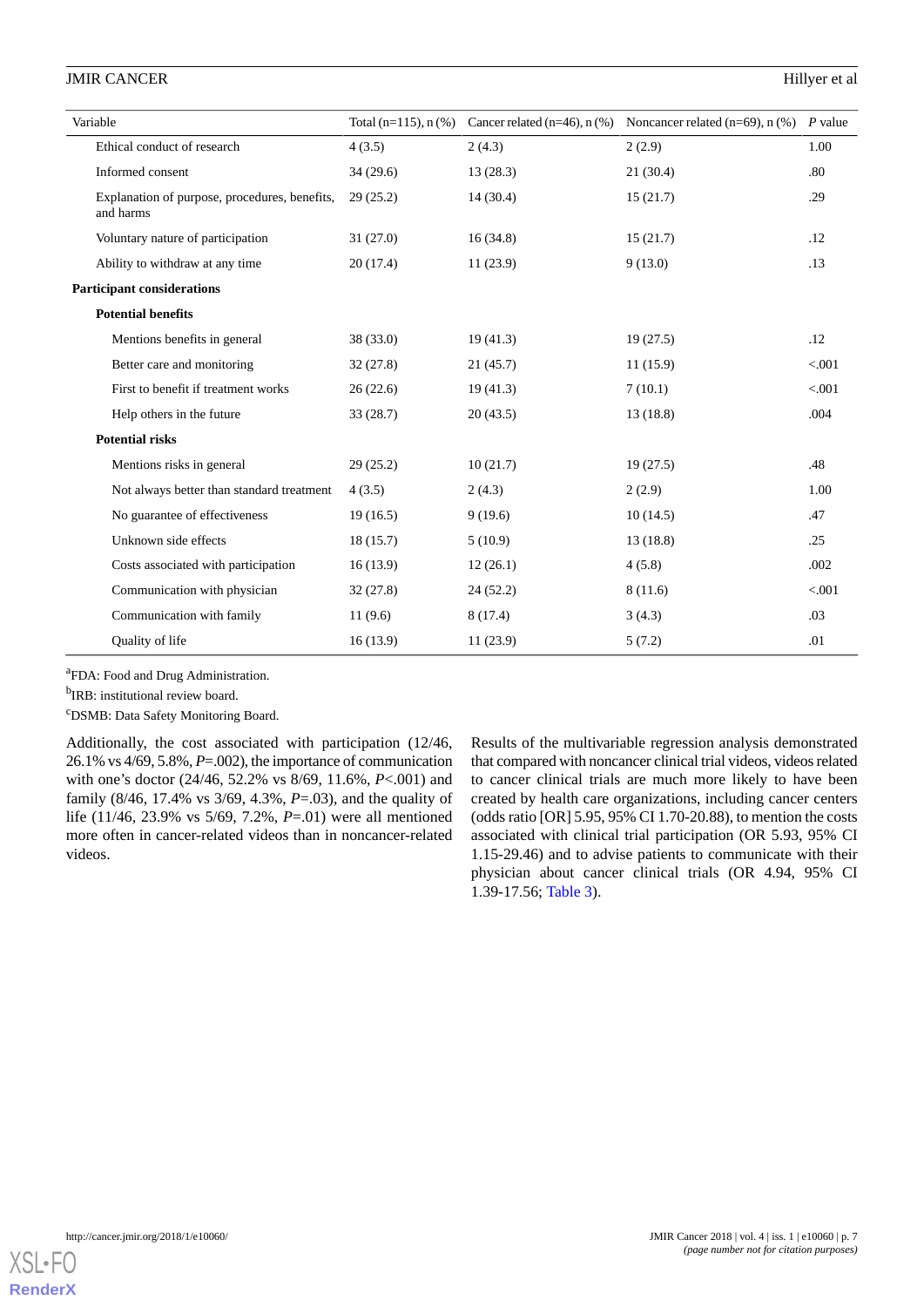<span id="page-7-0"></span>**Table 3.** Video characteristics and content associated with cancer clinical trial YouTube videos.

| Variable                                            | Odds ratio (95% CI) | $P$ value |
|-----------------------------------------------------|---------------------|-----------|
| Year published                                      |                     |           |
| 2005-2012                                           | Reference           |           |
| 2013-2016                                           | $1.87(0.61 - 5.70)$ | .27       |
| Video source                                        |                     |           |
| Other (school, CRO <sup>a</sup> , education, other) | Reference           |           |
| Health care/cancer center                           | 5.95 (1.70-20.88)   | .005      |
| <b>Communication style</b>                          |                     |           |
| Affective                                           | $0.63(0.18-2.18)$   | .47       |
| <b>Tone</b>                                         |                     |           |
| Negative                                            | Reference           |           |
| Positive                                            | 3.78 (0.41-35.20)   | .24       |
| Neutral                                             | $1.45(0.31-6.77)$   | .63       |
| <b>Theme</b>                                        |                     |           |
| Altruism/positive emotions                          | $2.26(0.55-9.34)$   | .26       |
| <b>Intended audience</b>                            |                     |           |
| General public                                      | $2.25(0.71 - 7.12)$ | .17       |
| <b>Participant considerations</b>                   |                     |           |
| Potential benefits                                  |                     |           |
| Better care and monitoring                          | $2.30(0.63 - 8.41)$ | .21       |
| First to benefit if treatment works                 | $2.19(0.65 - 7.41)$ | .21       |
| Costs associated with participation                 | 5.83 (1.15-29.46)   | .033      |
| Communication with physician                        | 4.94 (1.39-17.56)   | .013      |
| Communication with family                           | $1.03(0.14-7.63)$   | .98       |
| Quality of life                                     | $2.15(0.50-9.20)$   | .30       |

<sup>a</sup>CRO: clinical research organization.

## *Discussion*

## **Principal Findings**

Our review of the 115 top viewed YouTube videos revealed that a large proportion of these videos are devoted to cancer clinical trials. Overall, clinical trial videos convey information that is aimed at both patients and the general population audiences. The majority of the videos presented the viewer with the overall purpose of a clinical trial and many discussed the phases of clinical trials and the fact that criteria are used to determine a patient's eligibility for enrollment. Beyond these topics, the video content varied widely, with most touching upon selected topics (eg, phases of clinical trials, federal regulations, informed consent or benefits of enrollment, and the importance of communication with a physician). Interestingly, none discussed the concept of clinical equipoise.

Cancer clinical trial videos were more positive in tone and more frequently used an affective communication style. They tended to emphasize altruism, the importance of volunteering to participate in a trial, and the benefits of participation more so than did non-cancer videos. Further, cancer clinical trial videos

[XSL](http://www.w3.org/Style/XSL)•FO **[RenderX](http://www.renderx.com/)**

were nearly six times as likely to be created by a health care organization or a cancer center and were much more likely than noncancer trial videos to communicate practical information about clinical trial participation costs and to encourage dialogue with one's physician.

## **Limitations**

Much attention was taken in the selection of the videos reviewed in this study to represent the most commonly viewed YouTube videos about clinical trials however, selecting the top 30 videos with greater than 200 views may have introduced a selection bias. Since the YouTube video ranking algorithm places videos with longer user viewing times at the top of the list and overlap was found in the videos in the top 30 for the search terms, our inclusion criteria likely captured the most widely viewed YouTube videos related to clinical trials. Further, we postulated that any bias introduced by the algorithm would similarly influence the videos displayed when a consumer uses the same search term and that the impact of less-viewed videos would be minimal. Despite using search terms specific to cancer clinical trials, we found that a large proportion of clinical trial videos were not related to cancer. While this was an unexpected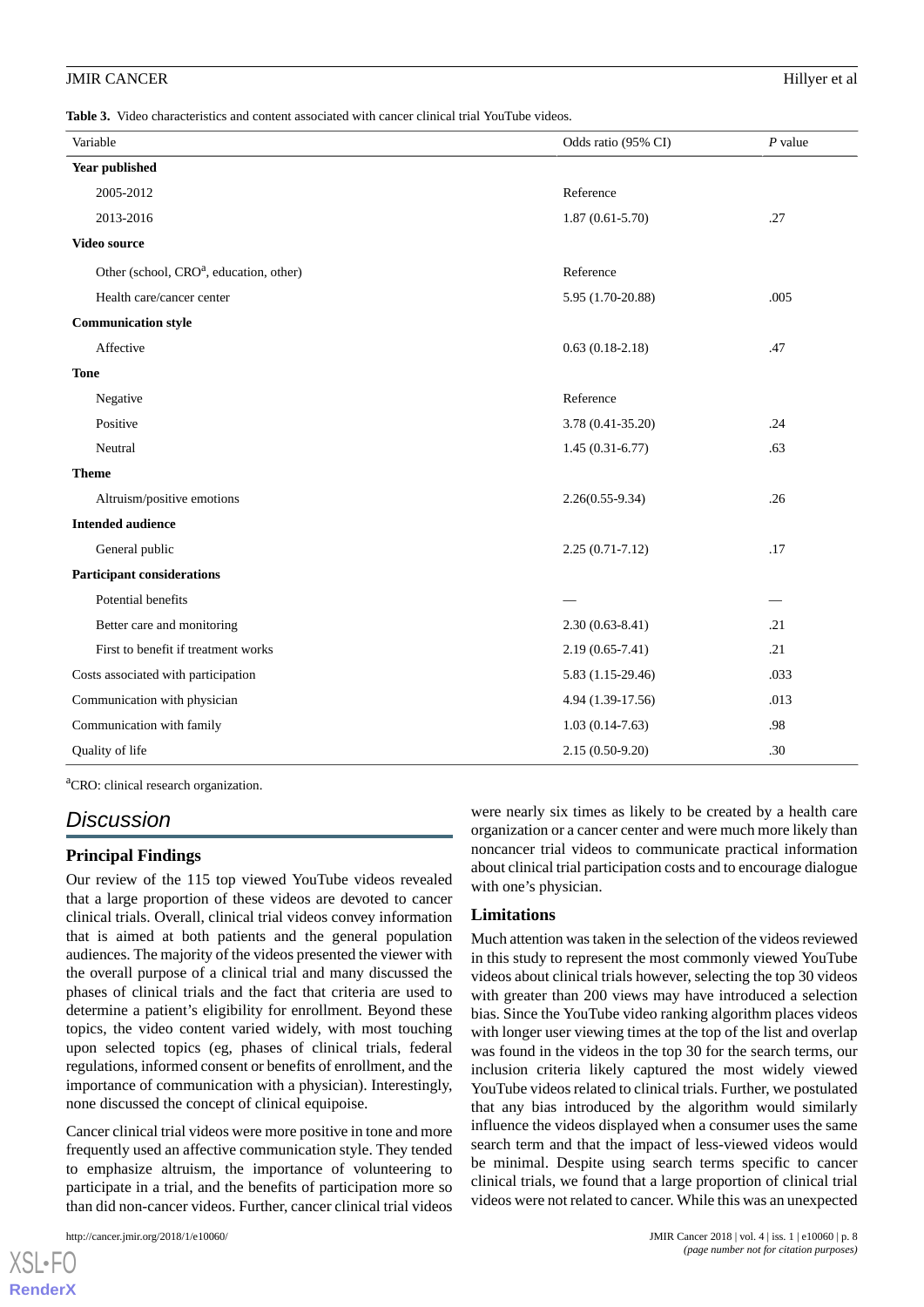finding, a consumer using our search terms would likely have the same experience. Whether or not viewers were engaged for the full duration of any video is unknown as 30 seconds of YouTube watching is considered a "viewing" [[31\]](#page-10-1). This study is also limited in that it was cross-sectional in design and is further compounded by the fact that new videos are continually being uploaded on YouTube. Finally, this study focused solely on English language videos.

## **Comparison With Prior Work**

To date, no other study has evaluated the contents of YouTube videos regarding clinical trials. More than 800 peer-reviewed publications reporting on the quality and content of YouTube videos relating to public health topics ranging from anorexia [[32\]](#page-10-2) to Zika virus [\[33](#page-10-3)] now exist, which is cause for concern regarding the power of this medium to communicate information accurately and responsibly to the general public. The decision to take part in a cancer clinical trial is a complex one, and the most common barrier to participation is lack of knowledge about cancer clinical trials [\[33](#page-10-3)]. Two separate studies found that the internet and media are the primary sources for learning about clinical trials [[34\]](#page-10-4) and that the information "read, saw, or heard" about a study was a major influence on the decision to participate. Further evidence supports that seeking information about one's illness can be viewed as a key coping strategy, which may lead to health-promotive activity and facilitate psychosocial adjustment to illness [\[35](#page-10-5)]. Use of the internet as a source of health-related information, however, has been likened to drinking from a fire hose and not knowing the source of the water [[36\]](#page-10-6), a sentiment that can easily be applied to

YouTube video viewing. Because there exists no arbiter of the truth or accuracy of the material posted on YouTube, many question both the credibility and accuracy of the information and find that the content is influenced by perspectives of the video source [[37](#page-10-7)[-42](#page-10-8)]. Currently, the NCI acknowledges the importance of social media as a source of health-related information, and through its Cancer Moonshot Initiative, seeks to leverage this platform to provide patients with reliable information by developing a social media best practices toolkit. Information learned in this study showed that the majority of the clinical trial information communicated was accurate, as determined using NCI information for comparison [\[29\]](#page-9-14) and was conveyed in a positive and compassionate manner. The coverage of topics however, was spotty, and the sufficiency and quality of information was lacking many times.

## **Conclusions**

Overall, YouTube clinical trial videos provided information on many aspects of clinical trials, particularly cancer clinical trials. Few covered the full range of concepts needed to make an informed decision about participation; the majority focused on selected topics and provided varying levels of detail, leaving the viewer with an incomplete view of key concepts and partially informed. Given the abundance of clinical trial videos and relative ease of access to this information, care must be taken by patients and their families to verify and supplement YouTube video information with consultations with their healthcare professional to obtain a full and accurate picture of cancer clinical trials, thus, to make an adequately informed decision about participation.

## **Acknowledgments**

This research was supported by a grant obtained from the National Cancer Institute (UM1 CA189960).

## **Authors' Contributions**

GCH and SAM developed the study design and contributed to the data collection. MB, CHB, and KMS conducted data collection. GCH and LS conducted data analysis. GCH, SAM, MB, CHB, KMS, LS, MK, FLB, and GKS contributed to the interpretation of findings and manuscript preparation.

## <span id="page-8-1"></span><span id="page-8-0"></span>**Conflicts of Interest**

None declared.

## <span id="page-8-2"></span>**References**

- <span id="page-8-3"></span>1. Jarvis L. The year in new drugs. C&EN Global Enterp 2017 Jan 30;95(5):28-32. [doi: [10.1021/cen-09505-cover\]](http://dx.doi.org/10.1021/cen-09505-cover)
- <span id="page-8-4"></span>2. IQVIA. Global Oncology Trends 2017: Advances, Complexity and Cost URL: [https://www.iqvia.com/institute/reports/](https://www.iqvia.com/institute/reports/global-oncology-trends-2017-advances-complexity-and-cost) [global-oncology-trends-2017-advances-complexity-and-cost](https://www.iqvia.com/institute/reports/global-oncology-trends-2017-advances-complexity-and-cost) [accessed 2018-02-07] [\[WebCite Cache ID 6x3UxsJhS\]](http://www.webcitation.org/

                                6x3UxsJhS)
- <span id="page-8-5"></span>3. Siede W, Robinson GW, Kalainov D, Malley T, Friedberg EC. Regulation of the RAD2 gene of Saccharomyces cerevisiae. Mol Microbiol 1989 Dec;3(12):1697-1707. [Medline: [2695743](http://www.ncbi.nlm.nih.gov/entrez/query.fcgi?cmd=Retrieve&db=PubMed&list_uids=2695743&dopt=Abstract)]
- 4. National Cancer Institute. What are clinical trials? URL: [https://www.cancer.gov/about-cancer/treatment/clinical-trials/](https://www.cancer.gov/about-cancer/treatment/clinical-trials/what-are-trials) [what-are-trials](https://www.cancer.gov/about-cancer/treatment/clinical-trials/what-are-trials) [accessed 2018-02-07] [[WebCite Cache ID 6x3Vs72MX\]](http://www.webcitation.org/

                                6x3Vs72MX)
- 5. Moorcraft SY, Marriott C, Peckitt C, Cunningham D, Chau I, Starling N, et al. Patients' willingness to participate in clinical trials and their views on aspects of cancer research: results of a prospective patient survey. Trials 2016 Jan 09;17:17 [\[FREE](https://trialsjournal.biomedcentral.com/articles/10.1186/s13063-015-1105-3) [Full text\]](https://trialsjournal.biomedcentral.com/articles/10.1186/s13063-015-1105-3) [doi: [10.1186/s13063-015-1105-3](http://dx.doi.org/10.1186/s13063-015-1105-3)] [Medline: [26745891](http://www.ncbi.nlm.nih.gov/entrez/query.fcgi?cmd=Retrieve&db=PubMed&list_uids=26745891&dopt=Abstract)]
- 6. Centers for Disease Control and Prevention. Understanding literacy and numeracy# mCWkm4 URL: [https://www.cdc.gov/](https://www.cdc.gov/healthliteracy/learn/UnderstandingLiteracy.html) [healthliteracy/learn/UnderstandingLiteracy.html\[](https://www.cdc.gov/healthliteracy/learn/UnderstandingLiteracy.html)[WebCite Cache ID 6x0mCWkm4](http://www.webcitation.org/

                                6x0mCWkm4)]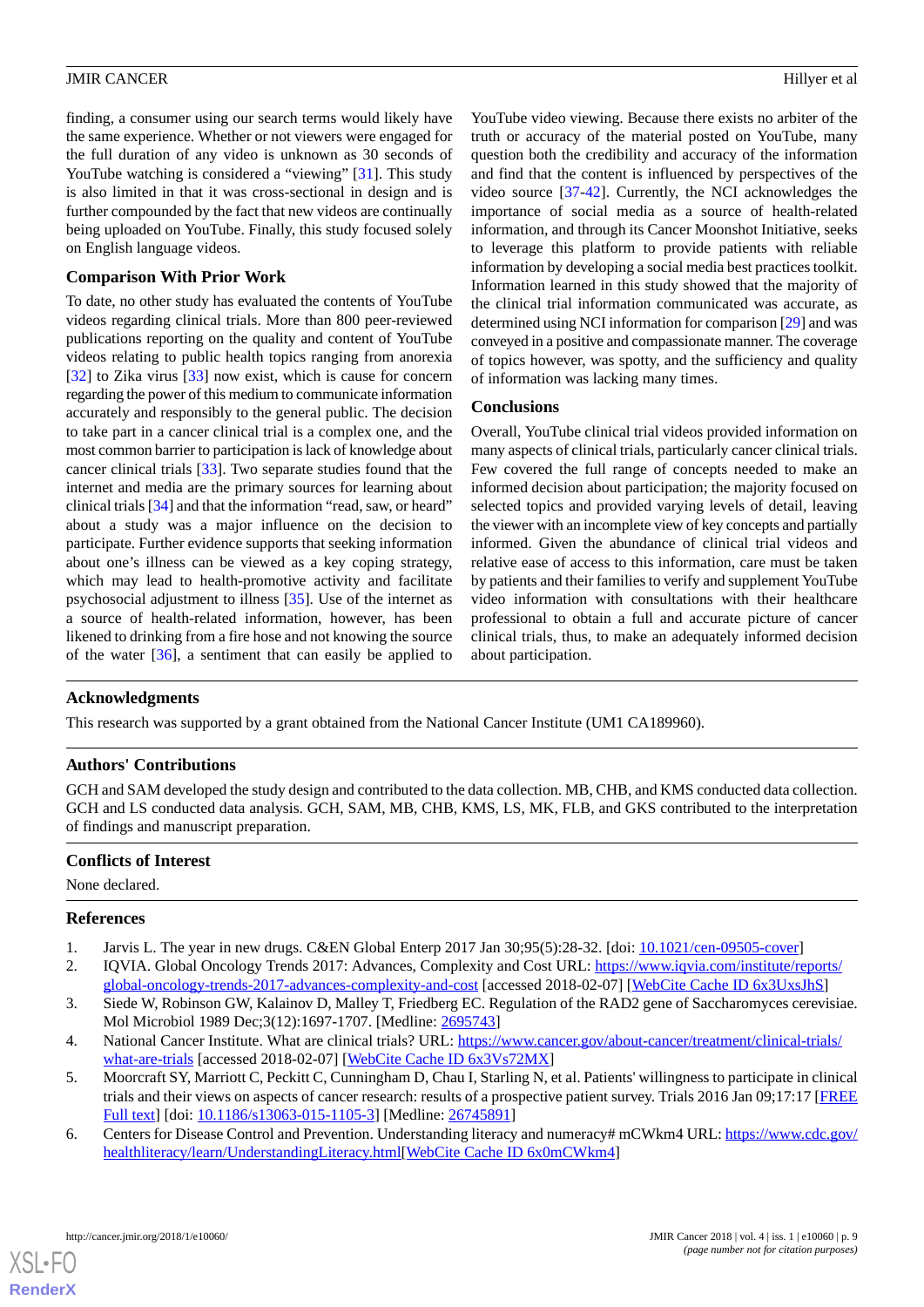- <span id="page-9-0"></span>7. Bielas I. Comments on the methods of teaching conservative stomatology. Based on questionnaires answered by students of the Stomatologic Department of the Medical Academy in Lodz. Czas Stomatol 1966 Oct;19(10):1085-1089. [Medline: [5226307\]](http://www.ncbi.nlm.nih.gov/entrez/query.fcgi?cmd=Retrieve&db=PubMed&list_uids=5226307&dopt=Abstract)
- <span id="page-9-1"></span>8. Byrne MM, Tannenbaum SL, Glück S, Hurley J, Antoni M. Participation in cancer clinical trials: why are patients not participating? Med Decis Making 2014 Jan;34(1):116-126. [doi: [10.1177/0272989X13497264\]](http://dx.doi.org/10.1177/0272989X13497264) [Medline: [23897588\]](http://www.ncbi.nlm.nih.gov/entrez/query.fcgi?cmd=Retrieve&db=PubMed&list_uids=23897588&dopt=Abstract)
- 9. Buchanan ND, Block R, Smith AW, Tai E. Psychosocial barriers and facilitators to clinical trial enrollment and adherence for adolescents with cancer. Pediatrics 2014 Jun;133 Suppl 3:S123-S130 [\[FREE Full text\]](http://pediatrics.aappublications.org/cgi/pmidlookup?view=long&pmid=24918211) [doi: [10.1542/peds.2014-0122I](http://dx.doi.org/10.1542/peds.2014-0122I)] [Medline: [24918211](http://www.ncbi.nlm.nih.gov/entrez/query.fcgi?cmd=Retrieve&db=PubMed&list_uids=24918211&dopt=Abstract)]
- 10. Leiter A, Diefenbach MA, Doucette J, Oh WK, Galsky MD. Clinical trial awareness: Changes over time and sociodemographic disparities. Clin Trials 2015 Jun;12(3):215-223 [\[FREE Full text\]](http://europepmc.org/abstract/MED/25673636) [doi: [10.1177/1740774515571917](http://dx.doi.org/10.1177/1740774515571917)] [Medline: [25673636](http://www.ncbi.nlm.nih.gov/entrez/query.fcgi?cmd=Retrieve&db=PubMed&list_uids=25673636&dopt=Abstract)]
- 11. Hall MJ, Egleston B, Miller SM, Buzaglo JS, Millard J, Ridgway C, et al. Barriers to participation in cancer prevention clinical trials. Acta Oncol 2010 Aug;49(6):757-766 [[FREE Full text](http://europepmc.org/abstract/MED/20515420)] [doi: [10.3109/0284186X.2010.485209](http://dx.doi.org/10.3109/0284186X.2010.485209)] [Medline: [20515420](http://www.ncbi.nlm.nih.gov/entrez/query.fcgi?cmd=Retrieve&db=PubMed&list_uids=20515420&dopt=Abstract)]
- 12. Kelly CM, McCaffrey J, Kelly CM. Understanding and attitudes toward cancer clinical research among patients with a cancer diagnosis: Prospective cohort study from a disadvantaged region in Ireland. J Clin Oncol 2015 33(15suppl) 2015:e17586-e17586. [doi: [10.1200/jco.2015.33.15\\_suppl.e17586\]](http://dx.doi.org/10.1200/jco.2015.33.15_suppl.e17586)
- <span id="page-9-2"></span>13. Unger JM, Cook E, Tai E, Bleyer A. The Role of Clinical Trial Participation in Cancer Research: Barriers, Evidence, and Strategies. Am Soc Clin Oncol Educ Book 2016;35:185-198 [\[FREE Full text\]](http://meetinglibrary.asco.org/edbook/pubmed/27249699) [doi: [10.14694/EDBK\\_156686\]](http://dx.doi.org/10.14694/EDBK_156686) [Medline: [27249699](http://www.ncbi.nlm.nih.gov/entrez/query.fcgi?cmd=Retrieve&db=PubMed&list_uids=27249699&dopt=Abstract)]
- <span id="page-9-3"></span>14. Boden-Albala B, Carman H, Southwick L, Parikh NS, Roberts E, Waddy S, et al. Examining Barriers and Practices to Recruitment and Retention in Stroke Clinical Trials. Stroke 2015 Aug;46(8):2232-2237 [\[FREE Full text\]](http://stroke.ahajournals.org/cgi/pmidlookup?view=long&pmid=26185186) [doi: [10.1161/STROKEAHA.114.008564\]](http://dx.doi.org/10.1161/STROKEAHA.114.008564) [Medline: [26185186\]](http://www.ncbi.nlm.nih.gov/entrez/query.fcgi?cmd=Retrieve&db=PubMed&list_uids=26185186&dopt=Abstract)
- 15. Weckstein DJ, Thomas CA, Emery IF, Shea BF, Fleury A, White ME, et al. Assessment of perceived cost to the patient and other barriers to clinical trial participation. J Oncol Pract 2011 Sep;7(5):330-333 [\[FREE Full text\]](http://europepmc.org/abstract/MED/22211132) [doi: [10.1200/JOP.2011.000236](http://dx.doi.org/10.1200/JOP.2011.000236)] [Medline: [22211132](http://www.ncbi.nlm.nih.gov/entrez/query.fcgi?cmd=Retrieve&db=PubMed&list_uids=22211132&dopt=Abstract)]
- 16. Melisko ME, Hassin F, Metzroth L, Moore DH, Brown B, Patel K, et al. Patient and physician attitudes toward breast cancer clinical trials: developing interventions based on understanding barriers. Clin Breast Cancer 2005 Apr;6(1):45-54. [doi: [10.3816/CBC.2005.n.008\]](http://dx.doi.org/10.3816/CBC.2005.n.008) [Medline: [15899072](http://www.ncbi.nlm.nih.gov/entrez/query.fcgi?cmd=Retrieve&db=PubMed&list_uids=15899072&dopt=Abstract)]
- 17. Mills EJ, Seely D, Rachlis B, Griffith L, Wu P, Wilson K, et al. Barriers to participation in clinical trials of cancer: a meta-analysis and systematic review of patient-reported factors. Lancet Oncol 2006 Feb;7(2):141-148. [doi: [10.1016/S1470-2045\(06\)70576-9\]](http://dx.doi.org/10.1016/S1470-2045(06)70576-9) [Medline: [16455478](http://www.ncbi.nlm.nih.gov/entrez/query.fcgi?cmd=Retrieve&db=PubMed&list_uids=16455478&dopt=Abstract)]
- <span id="page-9-5"></span><span id="page-9-4"></span>18. Solomon MJ, Pager CK, Young JM, Roberts R, Butow P. Patient entry into randomized controlled trials of colorectal cancer treatment: factors influencing participation. Surgery 2003 Jun;133(6):608-613. [doi: [10.1067/msy.2003.119](http://dx.doi.org/10.1067/msy.2003.119)] [Medline: [12796726](http://www.ncbi.nlm.nih.gov/entrez/query.fcgi?cmd=Retrieve&db=PubMed&list_uids=12796726&dopt=Abstract)]
- <span id="page-9-7"></span><span id="page-9-6"></span>19. Meropol NJ, Buzaglo JS, Millard J, Damjanov N, Miller SM, Ridgway C, et al. Barriers to clinical trial participation as perceived by oncologists and patients. J Natl Compr Canc Netw 2007 Sep;5(8):655-664. [Medline: [17927923\]](http://www.ncbi.nlm.nih.gov/entrez/query.fcgi?cmd=Retrieve&db=PubMed&list_uids=17927923&dopt=Abstract)
- <span id="page-9-8"></span>20. Eysenbach G. The impact of the Internet on cancer outcomes. CA Cancer J Clin 2003;53(6):356-371. [Medline: [15224975](http://www.ncbi.nlm.nih.gov/entrez/query.fcgi?cmd=Retrieve&db=PubMed&list_uids=15224975&dopt=Abstract)] 21. McMullan M. Patients using the Internet to obtain health information: how this affects the patient-health professional
- <span id="page-9-9"></span>relationship. Patient Educ Couns 2006 Oct;63(1-2):24-28. [doi: [10.1016/j.pec.2005.10.006](http://dx.doi.org/10.1016/j.pec.2005.10.006)] [Medline: [16406474\]](http://www.ncbi.nlm.nih.gov/entrez/query.fcgi?cmd=Retrieve&db=PubMed&list_uids=16406474&dopt=Abstract) 22. Ehrenberger HE. Cancer clinical trial patients in the information age: a pilot study. Cancer Pract 2001;9(4):191-197.
- <span id="page-9-10"></span>[Medline: [11879310](http://www.ncbi.nlm.nih.gov/entrez/query.fcgi?cmd=Retrieve&db=PubMed&list_uids=11879310&dopt=Abstract)] 23. Abel GA, Cronin AM, Earles K, Gray SW. Accessibility and Quality of Online Cancer-Related Clinical Trial Information for Naïve Searchers. Cancer Epidemiol Biomarkers Prev 2015 Oct;24(10):1629-1631 [[FREE Full text\]](http://cebp.aacrjournals.org/cgi/pmidlookup?view=long&pmid=26265204) [doi: [10.1158/1055-9965.EPI-15-0274](http://dx.doi.org/10.1158/1055-9965.EPI-15-0274)] [Medline: [26265204](http://www.ncbi.nlm.nih.gov/entrez/query.fcgi?cmd=Retrieve&db=PubMed&list_uids=26265204&dopt=Abstract)]
- <span id="page-9-11"></span>24. Atkinson NL, Saperstein SL, Massett HA, Leonard CR, Grama L, Manrow R. Using the Internet to search for cancer clinical trials: a comparative audit of clinical trial search tools. Contemp Clin Trials 2008 Jul;29(4):555-564 [\[FREE Full text](http://europepmc.org/abstract/MED/18346942)] [doi: [10.1016/j.cct.2008.01.007](http://dx.doi.org/10.1016/j.cct.2008.01.007)] [Medline: [18346942](http://www.ncbi.nlm.nih.gov/entrez/query.fcgi?cmd=Retrieve&db=PubMed&list_uids=18346942&dopt=Abstract)]
- <span id="page-9-13"></span><span id="page-9-12"></span>25. Monaco V, Krills SK. On-line information about cancer clinical trials: evaluating the Web sites of comprehensive cancer centers. AMIA Annu Symp Proc 2003:470-474 [\[FREE Full text\]](http://europepmc.org/abstract/MED/14728217) [Medline: [14728217](http://www.ncbi.nlm.nih.gov/entrez/query.fcgi?cmd=Retrieve&db=PubMed&list_uids=14728217&dopt=Abstract)]
- <span id="page-9-14"></span>26. Sampson M, Cumber J, Li C, Pound CM, Fuller A, Harrison D. A systematic review of methods for studying consumer health YouTube videos, with implications for systematic reviews. PeerJ 2013;1:e147 [[FREE Full text](https://dx.doi.org/10.7717/peerj.147)] [doi: [10.7717/peerj.147\]](http://dx.doi.org/10.7717/peerj.147) [Medline: [24058879](http://www.ncbi.nlm.nih.gov/entrez/query.fcgi?cmd=Retrieve&db=PubMed&list_uids=24058879&dopt=Abstract)]
- 27. MerchDope. 37 Mind Blowing YouTube Facts, Figures and Statistics 2018 URL:<https://merchdope.com/youtube-statistics/> [accessed 2018-02-06] [\[WebCite Cache ID 6x2EUy5OH\]](http://www.webcitation.org/

                                6x2EUy5OH)
- 28. How It Works. How does YouTube work? URL: <https://www.howitworksdaily.com/how-does-youtube-work/> [accessed 2018-02-06] [\[WebCite Cache ID 6x2Ekqudn](http://www.webcitation.org/

                                6x2Ekqudn)]
- 29. National Cancer Institute. Steps to Find a Clinical Trial URL: [https://www.cancer.gov/about-cancer/treatment/clinical-trials/](https://www.cancer.gov/about-cancer/treatment/clinical-trials/search/trial-guide) [search/trial-guide](https://www.cancer.gov/about-cancer/treatment/clinical-trials/search/trial-guide) [accessed 2018-02-06] [[WebCite Cache ID 6x2F7Tk89](http://www.webcitation.org/

                                6x2F7Tk89)]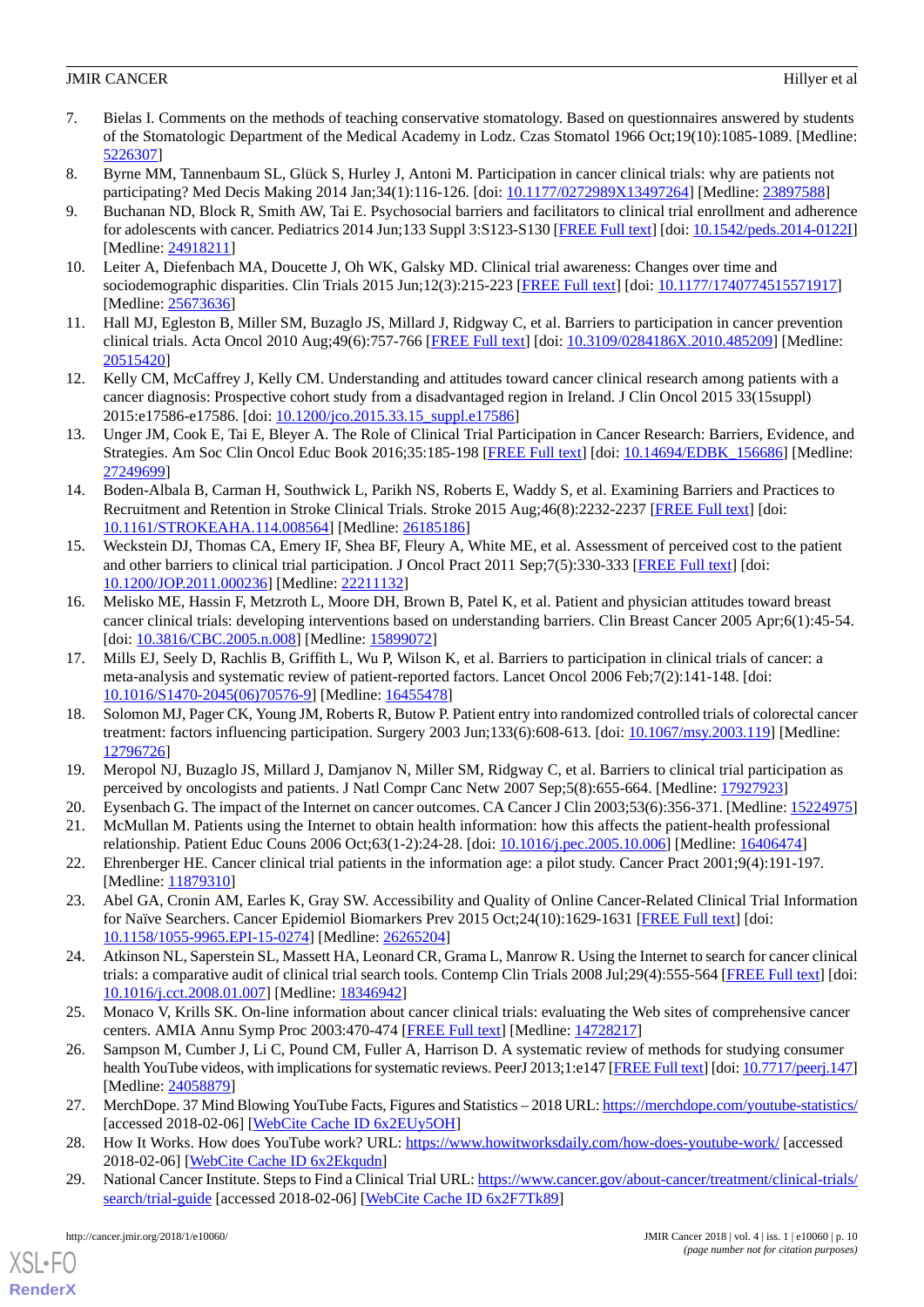- <span id="page-10-0"></span>30. SPSS Inc (Statistical Package for the Social Sciences) computer software, Version 24. Downloading IBM SPSS Statistics 24 URL:<http://www-01.ibm.com/support/docview.wss?uid=swg24041224> [accessed 2018-06-05] [\[WebCite Cache ID](http://www.webcitation.org/

                                6zwPBA9LL) [6zwPBA9LL\]](http://www.webcitation.org/

                                6zwPBA9LL)
- <span id="page-10-1"></span>31. Marketing Land. What's A Video View? On Facebook, Only 3 Seconds Vs. 30 At YouTube URL: [https://marketingland.](https://marketingland.com/whats-a-video-view-on-facebook-only-3-seconds-vs-30-at-youtube-128311) [com/whats-a-video-view-on-facebook-only-3-seconds-vs-30-at-youtube-128311](https://marketingland.com/whats-a-video-view-on-facebook-only-3-seconds-vs-30-at-youtube-128311) [accessed 2018-02-06] [\[WebCite Cache](http://www.webcitation.org/

                                6x2HErYch) [ID 6x2HErYch\]](http://www.webcitation.org/

                                6x2HErYch)
- <span id="page-10-3"></span><span id="page-10-2"></span>32. Oksanen A, Garcia D, Sirola A, Näsi M, Kaakinen M, Keipi T, et al. Pro-Anorexia and Anti-Pro-Anorexia Videos on YouTube: Sentiment Analysis of User Responses. J Med Internet Res 2015 Nov 12;17(11):e256 [[FREE Full text](http://www.jmir.org/2015/11/e256/)] [doi: [10.2196/jmir.5007](http://dx.doi.org/10.2196/jmir.5007)] [Medline: [26563678](http://www.ncbi.nlm.nih.gov/entrez/query.fcgi?cmd=Retrieve&db=PubMed&list_uids=26563678&dopt=Abstract)]
- <span id="page-10-4"></span>33. National Institutes of Health. The Need for Awareness of Clinical Research URL: [https://www.nih.gov/health-information/](https://www.nih.gov/health-information/nih-clinical-research-trials-you/need-awareness-clinical-research) [nih-clinical-research-trials-you/need-awareness-clinical-research](https://www.nih.gov/health-information/nih-clinical-research-trials-you/need-awareness-clinical-research) [accessed 2018-06-05] [\[WebCite Cache ID 6zwPHTg1a](http://www.webcitation.org/

                                6zwPHTg1a)]
- <span id="page-10-5"></span>34. PR Newswire. 2004. Public awareness of clinical trials increases: New survey suggests those conducting trials are doing a better job of informing potential participant of opportunities URL: <https://tinyurl.com/ya5edlb9> [accessed 2018-06-05] [[WebCite Cache ID 6zwyquPDw](http://www.webcitation.org/

                                6zwyquPDw)]
- <span id="page-10-6"></span>35. Lambert SD, Loiselle CG, Macdonald ME. An in-depth exploration of information-seeking behavior among individuals with cancer: part 2: understanding patterns of information disinterest and avoidance. Cancer Nurs 2009;32(1):26-36. [doi: [10.1097/01.NCC.0000343373.01646.91](http://dx.doi.org/10.1097/01.NCC.0000343373.01646.91)] [Medline: [19104199](http://www.ncbi.nlm.nih.gov/entrez/query.fcgi?cmd=Retrieve&db=PubMed&list_uids=19104199&dopt=Abstract)]
- <span id="page-10-7"></span>36. Basch CH, Fung IC, Hammond RN, Blankenship EB, Tse ZTH, Fu K, et al. Zika Virus on YouTube: An Analysis of English-language Video Content by Source. J Prev Med Public Health 2017 Mar;50(2):133-140 [\[FREE Full text\]](https://dx.doi.org/10.3961/jpmph.16.107) [doi: [10.3961/jpmph.16.107](http://dx.doi.org/10.3961/jpmph.16.107)] [Medline: [28372356](http://www.ncbi.nlm.nih.gov/entrez/query.fcgi?cmd=Retrieve&db=PubMed&list_uids=28372356&dopt=Abstract)]
- 37. McLellan F. "Like hunger, like thirst": patients, journals, and the internet. The Lancet 1998 Oct;352:S39-S43 [[FREE Full](https://www.thelancet.com/journals/lancet/article/PIIS0140-6736(98)90301-4/fulltext#back-bib12) [text](https://www.thelancet.com/journals/lancet/article/PIIS0140-6736(98)90301-4/fulltext#back-bib12)] [doi: [10.1016/S0140-6736\(98\)90301-4\]](http://dx.doi.org/10.1016/S0140-6736(98)90301-4)
- 38. Basch CH, Basch CE, Hillyer GC, Reeves R. YouTube Videos Related to Skin Cancer: A Missed Opportunity for Cancer Prevention and Control. JMIR Cancer 2015 Mar 02;1(1):e1 [\[FREE Full text\]](http://cancer.jmir.org/2015/1/e1/) [doi: [10.2196/cancer.4204\]](http://dx.doi.org/10.2196/cancer.4204) [Medline: [28410167\]](http://www.ncbi.nlm.nih.gov/entrez/query.fcgi?cmd=Retrieve&db=PubMed&list_uids=28410167&dopt=Abstract)
- 39. Basch CH, Hillyer GC, Berdnik A, Basch CE. YouTube™ videos related to human papillomavirus: the need for professional communication. Int J Adolesc Med Health 2016 Apr 09. [doi: [10.1515/ijamh-2015-0122\]](http://dx.doi.org/10.1515/ijamh-2015-0122) [Medline: [27060736](http://www.ncbi.nlm.nih.gov/entrez/query.fcgi?cmd=Retrieve&db=PubMed&list_uids=27060736&dopt=Abstract)]
- <span id="page-10-8"></span>40. Basch CH, Hillyer GC, MacDonald ZL, Reeves R, Basch CE. Characteristics of YouTube™ Videos Related to Mammography. J Cancer Educ 2015 Dec;30(4):699-703. [doi: [10.1007/s13187-014-0769-9](http://dx.doi.org/10.1007/s13187-014-0769-9)] [Medline: [25502853](http://www.ncbi.nlm.nih.gov/entrez/query.fcgi?cmd=Retrieve&db=PubMed&list_uids=25502853&dopt=Abstract)]
- 41. Basch CH, Hillyer GC, Reeves R, Basch CE. Analysis of YouTube™ videos related to bowel preparation for colonoscopy. World J Gastrointest Endosc 2014 Sep 16;6(9):432-435 [[FREE Full text](http://www.wjgnet.com/1948-5190/full/v6/i9/432.htm)] [doi: [10.4253/wjge.v6.i9.432](http://dx.doi.org/10.4253/wjge.v6.i9.432)] [Medline: [25228945\]](http://www.ncbi.nlm.nih.gov/entrez/query.fcgi?cmd=Retrieve&db=PubMed&list_uids=25228945&dopt=Abstract)
- 42. Basch CH, Menafro A, Mongiovi J, Hillyer GC, Basch CE. A Content Analysis of YouTube™ Videos Related to Prostate Cancer. Am J Mens Health 2016 Sep 29 [[FREE Full text](http://europepmc.org/abstract/MED/27694554)] [doi: [10.1177/1557988316671459\]](http://dx.doi.org/10.1177/1557988316671459) [Medline: [27694554\]](http://www.ncbi.nlm.nih.gov/entrez/query.fcgi?cmd=Retrieve&db=PubMed&list_uids=27694554&dopt=Abstract)

## **Abbreviations**

**CRO:** clinical research organization **DSMB:** Data Safety Monitoring Board **FDA:** Food and Drug Administration **NCI:** National Cancer Institute **OR:** odds ratio

*Edited by G Eysenbach; submitted 12.02.18; peer-reviewed by J Schwind, L Mullican; comments to author 15.03.18; revised version received 12.04.18; accepted 08.05.18; published 26.06.18*

*Please cite as:*

*Hillyer GC, MacLean SA, Beauchemin M, Basch CH, Schmitt KM, Segall L, Kelsen M, Brogan FL, Schwartz GK YouTube Videos as a Source of Information About Clinical Trials: Observational Study JMIR Cancer 2018;4(1):e10060 URL: <http://cancer.jmir.org/2018/1/e10060/> doi: [10.2196/10060](http://dx.doi.org/10.2196/10060) PMID: [29945855](http://www.ncbi.nlm.nih.gov/entrez/query.fcgi?cmd=Retrieve&db=PubMed&list_uids=29945855&dopt=Abstract)*

©Grace Clarke Hillyer, Sarah A MacLean, Melissa Beauchemin, Corey H Basch, Karen M Schmitt, Leslie Segall, Moshe Kelsen, Frances L Brogan, Gary K Schwartz. Originally published in JMIR Cancer (http://cancer.jmir.org), 26.06.2018. This is an open-access article distributed under the terms of the Creative Commons Attribution License (https://creativecommons.org/licenses/by/4.0/), which permits unrestricted use, distribution, and reproduction in any medium,